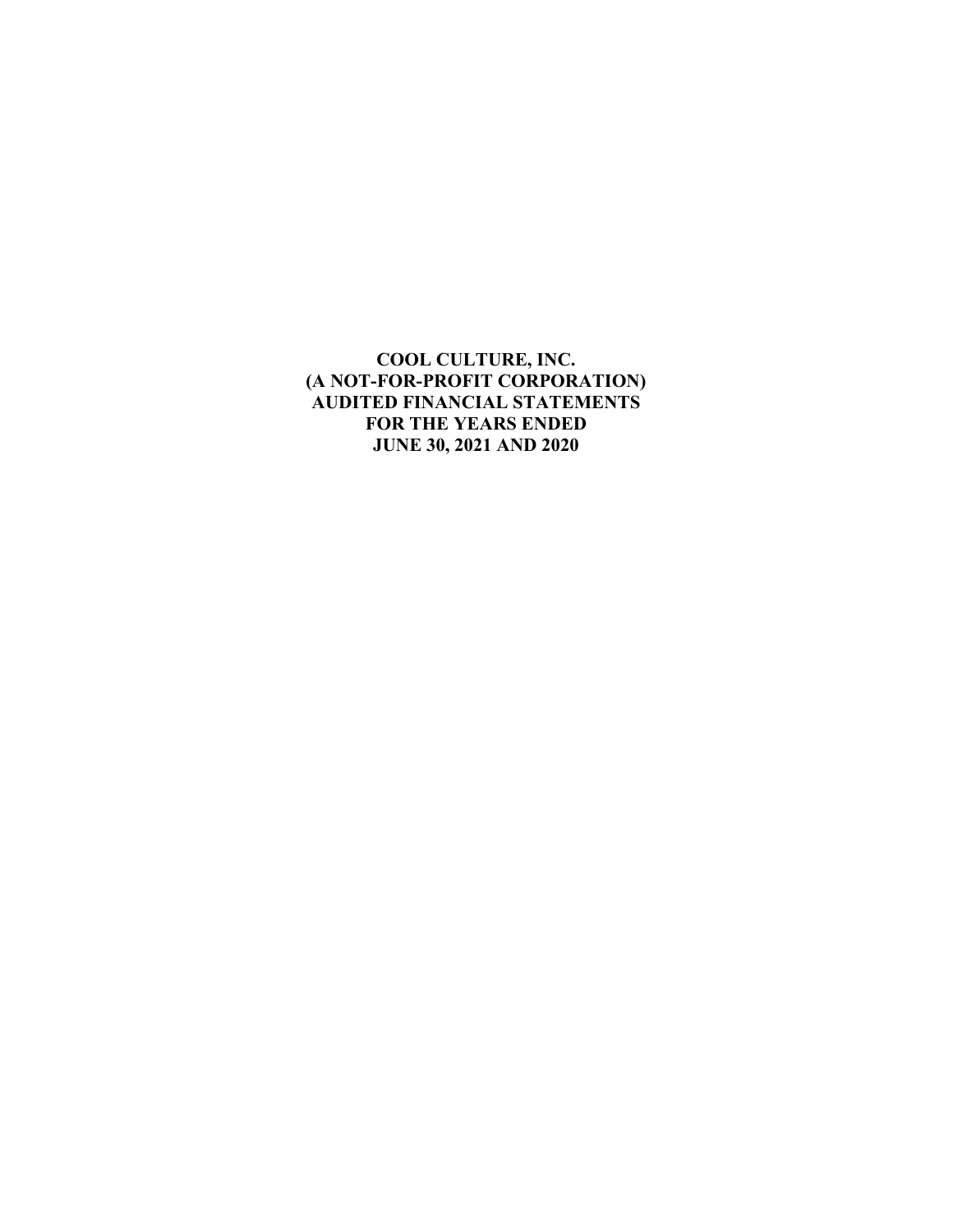| Contents |  |  |
|----------|--|--|
|          |  |  |

| <b>Independent Auditor's report</b>      | $1 - 2$ |
|------------------------------------------|---------|
| <b>Financial Statements</b>              |         |
| Statements of Financial position         | 3       |
| <b>Statements of Activities</b>          | 4       |
| <b>Statements of Cash Flows</b>          | 5       |
| Schedules of Functional Expenses         | $6 - 7$ |
| <b>Notes to the Financial Statements</b> | 8-19    |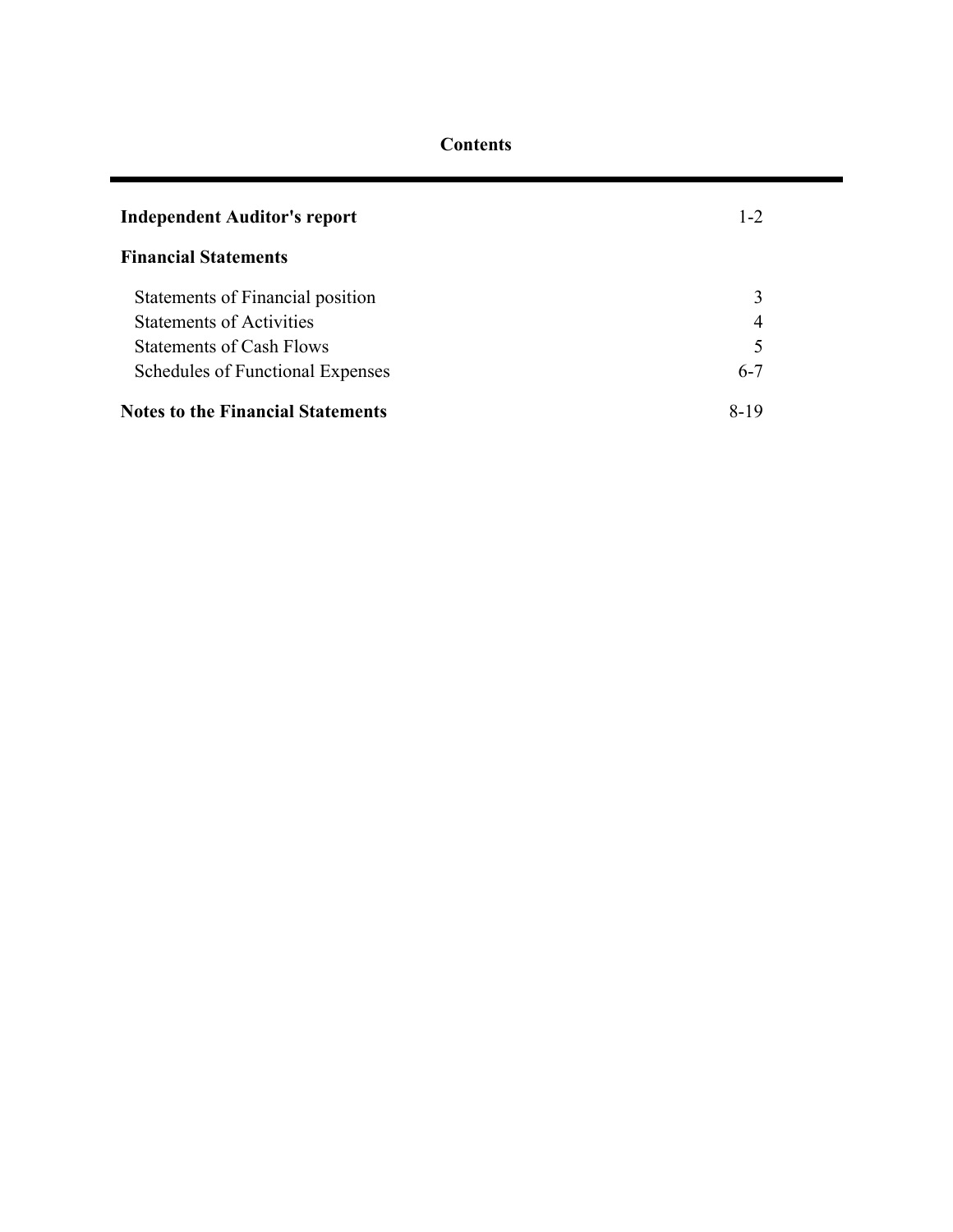

**1350 Broadway, Suite 1510 New York, NY 10018 Telephone: 212.785.9700 Fax: 212.785.0700 www.kbl.com**

#### **INDEPENDENT AUDITOR'S REPORT**

To the Board of Directors Cool Culture, Inc. Brooklyn, New York

#### *Report on the Financial Statements*

We have audited the accompanying financial statements of Cool Culture, Inc. (a not-for-profit corporation) that comprise the statements of financial position as of June 30, 2021 and 2020, and the related statements of activities and changes in net assets, functional expenses, and cash flows for the years then ended, and the related notes to the financial statements.

#### *Management's Responsibility for the Financial Statements*

Management is responsible for the preparation and fair presentation of these financial statements in accordance with accounting principles generally accepted in the United States of America; this includes the design, implementation, and maintenance of internal control relevant to the preparation and fair presentation of financial statements that are free from material misstatement, whether due to fraud or error.

#### *Auditor's Responsibility*

Our responsibility is to express an opinion on these financial statements based on our audits. We conducted our audits in accordance with auditing standards generally accepted in the United States of America. Those standards require that we plan and perform the audit to obtain reasonable assurance about whether the financial statements are free from material misstatement.

An audit involves performing procedures to obtain audit evidence about the amounts and disclosures in the financial statements. The procedures selected depend on the auditor's judgment, including the assessment of the risks of material misstatement of the financial statements, whether due to fraud or error. In making those risk assessments, the auditor considers internal control relevant to the entity's preparation and fair presentation of the financial statements in order to design audit procedures that are appropriate in the circumstances, but not for the purpose of expressing an opinion on the effectiveness of the entity's internal control. Accordingly, we express no such opinion. An audit also includes evaluating the appropriateness of accounting policies used and the reasonableness of significant accounting estimates made by management, as well as evaluating the overall presentation of the financial statements.

We believe that the audit evidence we have obtained is sufficient and appropriate to provide a basis for our audit opinion.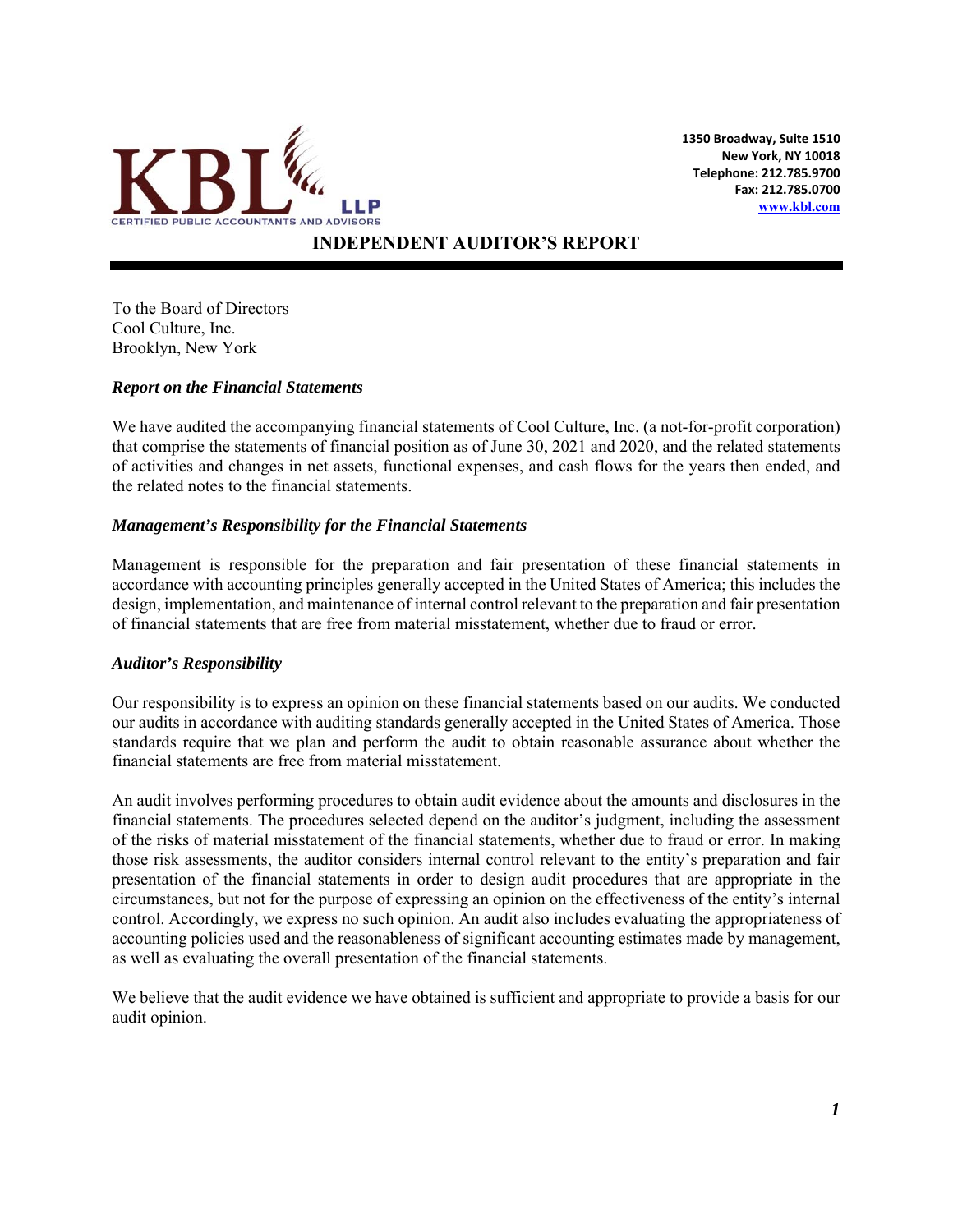

**1350 Broadway, Suite 1510 New York, NY 10018 Telephone: 212.785.9700 Fax: 212.785.0700 www.kbl.com**

**INDEPENDENT AUDITOR'S REPORT, CONTINUED** 

#### *Opinion*

In our opinion the financial statements referred to above present fairly, in all material respects, the financial position of Cool Culture, Inc. as of June 30, 2021 and 2020, and the changes in net assets and its cash flows for the years then ended in accordance with accounting principles generally accepted in the United States of America.

 $BL, LLP$ 

KBL, LLP New York, NY April 8, 2022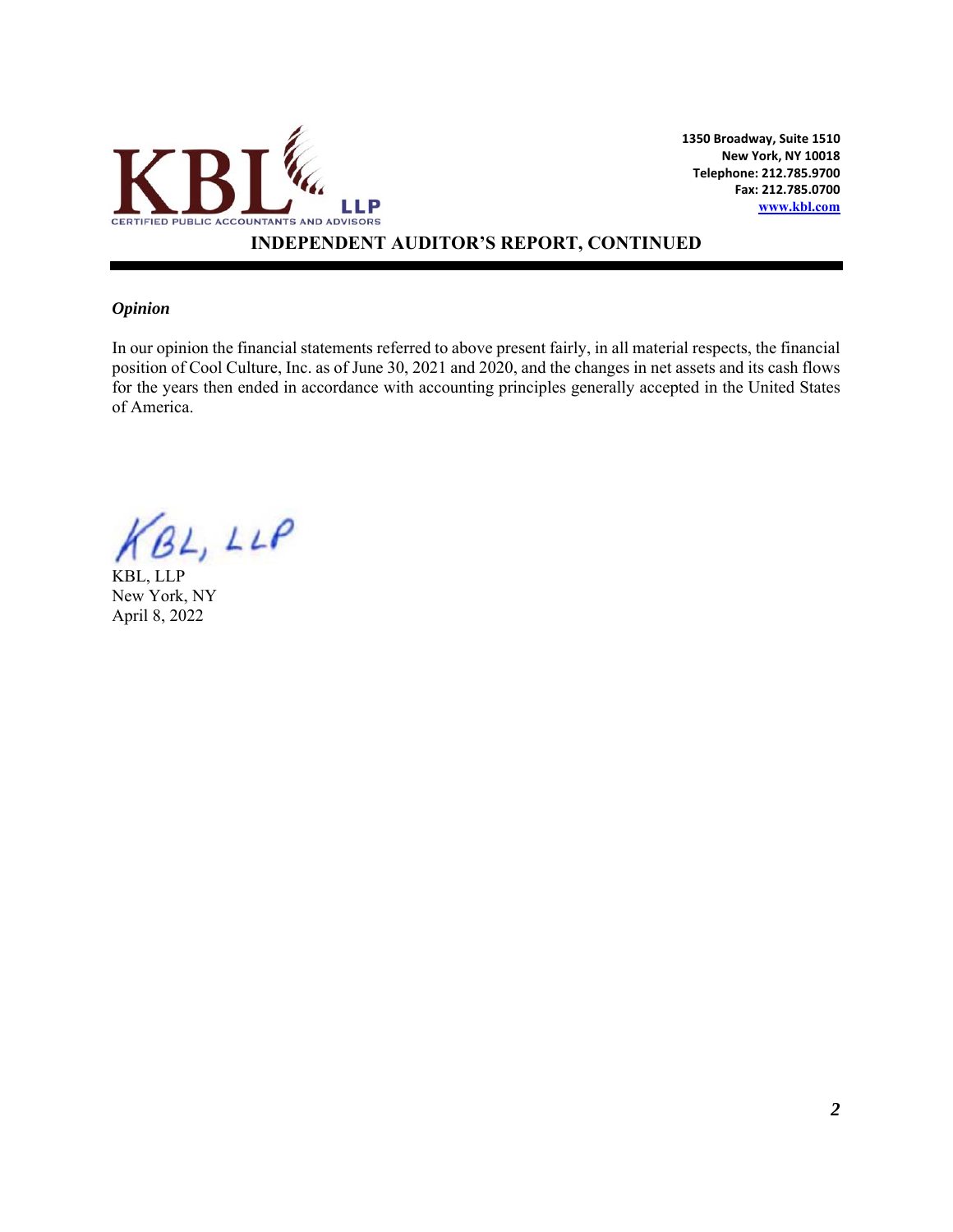#### **COOL CULTURE, INC. STATEMENT OF FINANCIAL POSITION JUNE 30, 2021 AND 2020**

**ASSETS**

|                                         |               | 2021      | 2020 |         |  |
|-----------------------------------------|---------------|-----------|------|---------|--|
| Cash                                    | $\mathcal{S}$ | 385,655   | \$   | 396,644 |  |
| Investments, at fair value              |               | 8,832     |      | 2,879   |  |
| Grants and contributions receivable     |               | 756,100   |      | 166,002 |  |
| Prepaid expenses and security deposits  |               | 19,454    |      | 17,273  |  |
| Furniture and equipment, net            |               | 4,619     |      | 6,572   |  |
| <b>TOTAL ASSETS</b>                     | S             | 1,174,660 |      | 589,370 |  |
|                                         |               |           |      |         |  |
| <b>LIABILITIES</b>                      |               |           |      |         |  |
| Accounts payable and accrued expenses   | $\mathbb{S}$  | 72,717    | \$   | 56,656  |  |
| SBA Loan Payable                        |               | 130,142   |      | 143,399 |  |
| Deferred Lease                          |               | 6,277     |      | 6,216   |  |
| <b>TOTAL LIABILITIES</b>                |               | 209,136   |      | 206,271 |  |
| <b>NET ASSETS</b>                       |               |           |      |         |  |
| Without donor restrictions              |               | 395,524   |      | 330,699 |  |
| With donor restrictions                 |               | 570,000   |      | 52,400  |  |
| <b>TOTAL NET ASSETS</b>                 |               | 965,524   |      | 383,099 |  |
| <b>TOTAL LIABILITIES AND NET ASSETS</b> | \$            | 1,174,660 | \$   | 589,370 |  |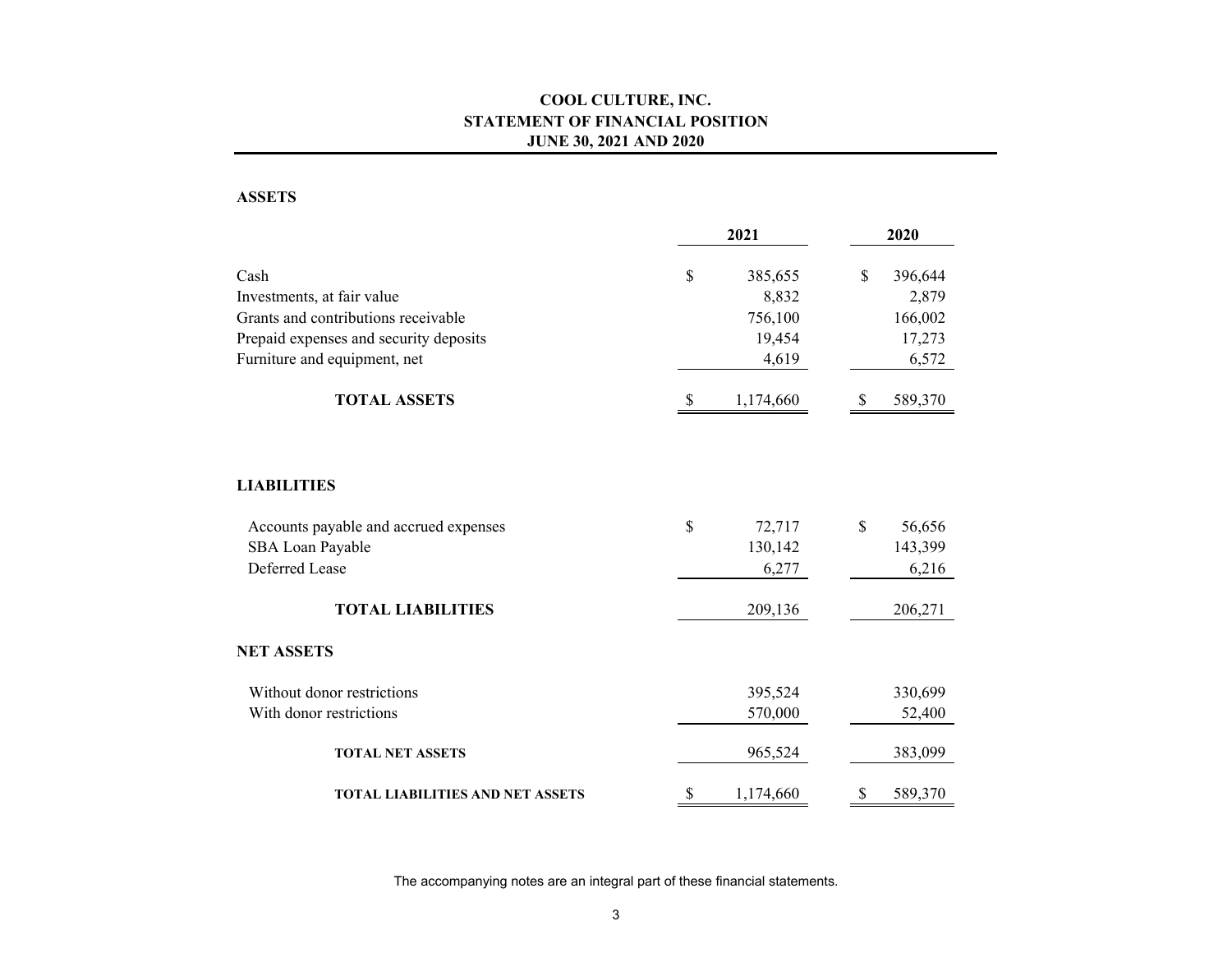#### **COOL CULTURE, INC. STATEMENT OF ACTIVITIES AND CHANGES IN NET ASSETS JUNE 30, 2021 AND 2020**

|                                                              |                               | 2021                       |               | 2020                          |                            |                          |  |
|--------------------------------------------------------------|-------------------------------|----------------------------|---------------|-------------------------------|----------------------------|--------------------------|--|
|                                                              | Without Donor<br>Restrictions | With Donor<br>Restrictions | Total         | Without Donor<br>Restrictions | With Donor<br>Restrictions | Total                    |  |
| <b>SUPPORT AND REVENUE</b>                                   |                               |                            |               |                               |                            |                          |  |
| Grants and contributions                                     | 475,103                       | 570,000                    | 1,045,103     | 261,740                       | 52,400                     | 314,140                  |  |
| Government contracts                                         | 192,500                       |                            | 192,500       | 206,500                       |                            | 206,500                  |  |
| Program fees and other income                                | 246,925                       |                            | 246,925       | 664,037                       |                            | 664,037                  |  |
| Forgiveness of debt                                          | 143,399                       | $\blacksquare$             | 143,399       |                               |                            |                          |  |
| Interest income                                              | 16                            |                            | 16            | 94                            |                            | 94                       |  |
| Net (depreciation) appreciation in fair value of investments | 5,937                         |                            | 5,937         | (1, 158)                      |                            | (1,158)                  |  |
| Net assets released from restriction                         | 52,400                        | (52,400)                   |               | 110,766                       | (110,766)                  |                          |  |
| <b>TOTAL SUPPORT AND REVENUE</b>                             | 1,116,280                     | 517,600                    | 1,633,880     | 1,241,979                     | (58, 366)                  | 1,183,613                |  |
| <b>EXPENSES</b>                                              |                               |                            |               |                               |                            |                          |  |
| Program services                                             | 726,292                       |                            | 726,292       | 794,562                       |                            | 794,562                  |  |
| Fundraising expenses                                         | 224,156                       |                            | 224,156       | 210,211                       |                            | 210,211                  |  |
| Management and general                                       | 101,007                       | $\blacksquare$             | 101,007       | 106,763                       |                            | 106,763                  |  |
| <b>TOTAL EXPENSES</b>                                        | 1,051,455                     | $\overline{\phantom{a}}$   | 1,051,455     | 1,111,536                     | $\overline{\phantom{0}}$   | 1,111,536                |  |
| <b>CHANGE IN NET ASSETS</b>                                  | 64,825                        | 517,600                    | 582,425       | 130,443                       | (58, 366)                  | 72,077                   |  |
| Net assets, beginning of year                                | 330,699                       | 52,400                     | 383,099       | 200,256                       | 110,766                    | 311,022                  |  |
| NET ASSETS, END OF YEAR                                      | 395,524<br>S                  | 570,000<br><sup>S</sup>    | 965,524<br>\$ | 330,699<br>\$                 | $\mathcal{S}$<br>52,400    | 383,099<br><sup>\$</sup> |  |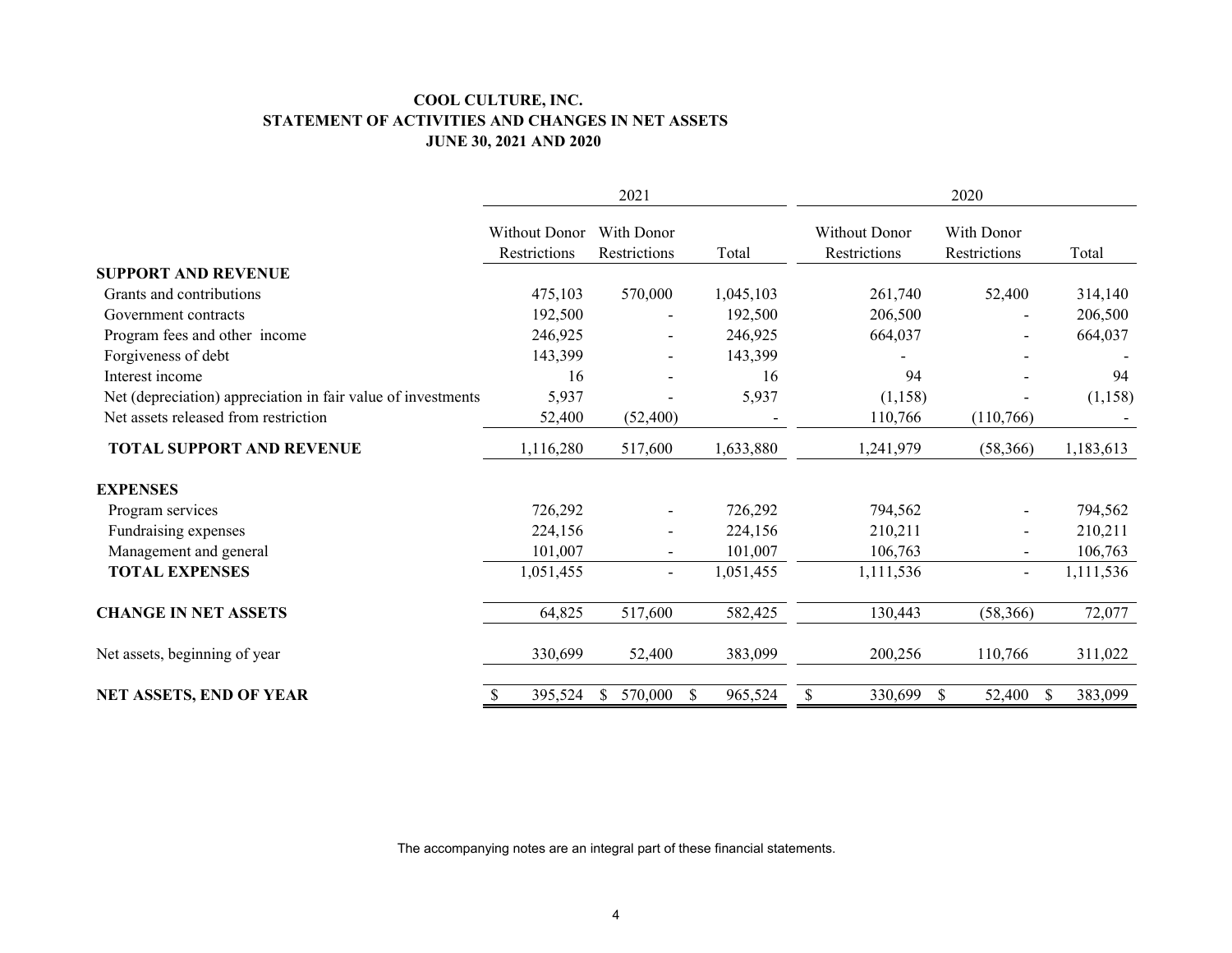## **COOL CULTURE, INC. STATEMENTS OF CASH FLOWS FOR THE YEARS ENDED JUNE 30, 2021 AND 2020**

|                                                      | 2021          | 2020          |
|------------------------------------------------------|---------------|---------------|
| CASH FLOWS FROM OPERATING ACTIVITIES                 |               |               |
| Change in net assets                                 | \$<br>582,425 | \$<br>72,077  |
| Adjustments to reconcile change in net assets to net |               |               |
| cash (used in) provided by operating activities:     |               |               |
| Depreciation                                         | 3,623         | 4,887         |
| Net (appreciation) depreciation on investments       | (5,953)       | 1,064         |
| Forgiveness of SBA loan payable                      | (143,399)     |               |
| Changes in operating assets and liabilities:         |               |               |
| Grants and contributions receivable                  | (590,098)     | 43,724        |
| Prepaid expenses and security deposits               | (2,181)       | 1,657         |
| Deferred lease                                       | 61            | 2,112         |
| Accounts payable and accrued expenses                | 16,061        | 13,930        |
| Net cash(used in) provided by operating activities   | (139, 461)    | 139,451       |
| CASH FLOWS FROM INVESTING ACTIVITIES                 |               |               |
| Purchase of furniture and equipment                  | (1,670)       |               |
| Net cash (used in) investing activities              | (1,670)       |               |
| CASH FLOWS FROM FINANCING ACTIVITIES                 |               |               |
| Proceeds from SBA loan payable                       | 130,142       | 143,399       |
| Net cash provided by investing activities            | 130,142       | 143,399       |
| Net increase in cash and cash equivalents            | (10,989)      | 282,850       |
| Cash and cash equivalents beginning of year          | 396,644       | 113,794       |
| Cash and cash equivalents at end of year             | \$<br>385,655 | \$<br>396,644 |
| Supplementary disclosures of cash flow information   |               |               |
| Cash paid during the year for:                       |               |               |
| Interest expense                                     | \$            | \$            |
| Income taxes                                         | \$            | \$            |
|                                                      |               |               |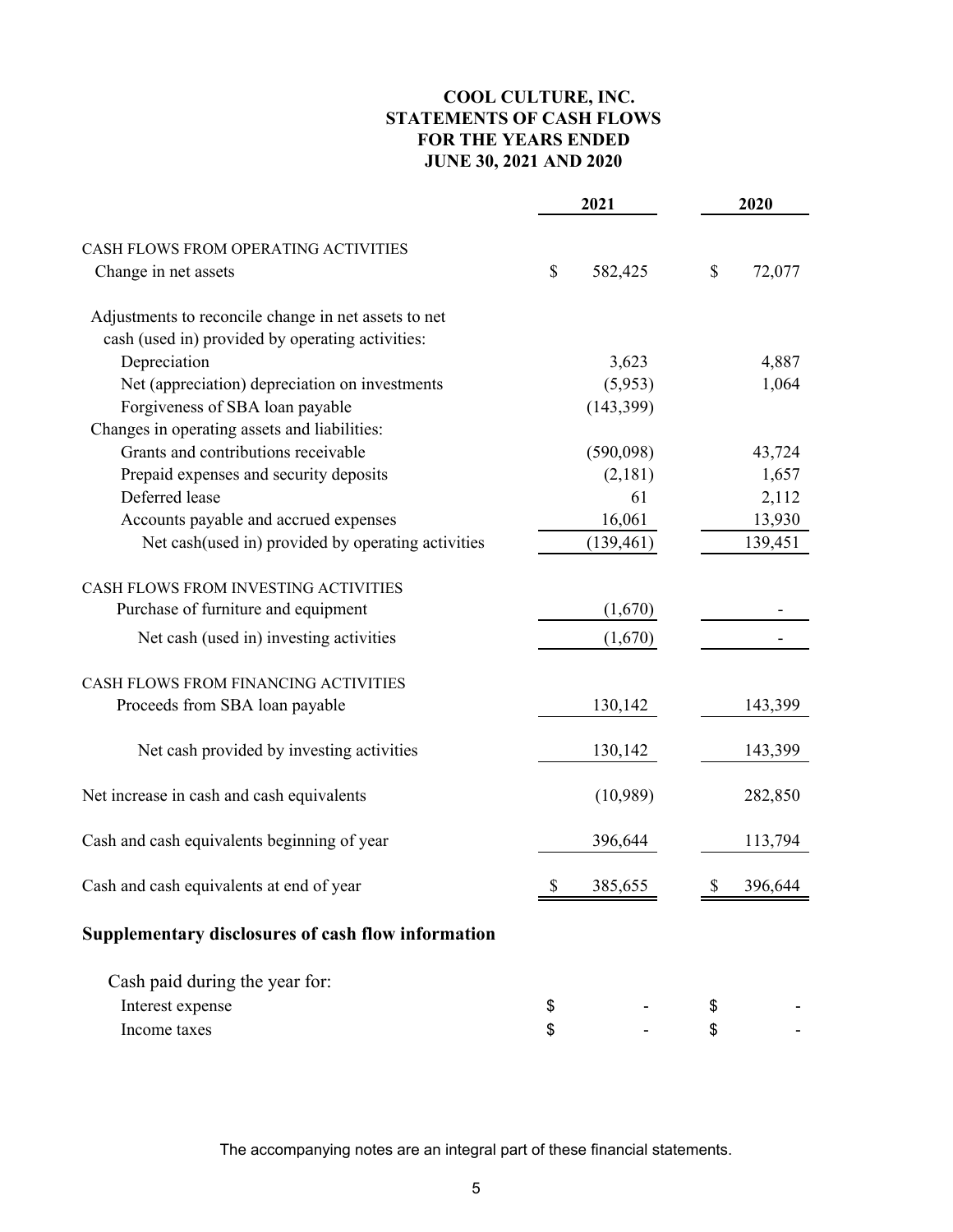# **COOL CULTURE, INC. SCHEDULES OF FUNCTIONAL EXPENSES FOR THE YEAR ENDED JUNE 30, 2021**

|                                      |                            |         |                                       |                                     |         |                                 | 2021        |
|--------------------------------------|----------------------------|---------|---------------------------------------|-------------------------------------|---------|---------------------------------|-------------|
|                                      | Program<br><b>Services</b> |         | <b>Fundraising</b><br><b>Expenses</b> | <b>Management</b><br>and<br>General |         | <b>Total</b><br><b>Expenses</b> |             |
| Personnel services                   | \$                         | 485,435 | 90,615                                |                                     | 71,198  | \$                              | 647,248     |
| Program expenses                     |                            | 33,635  |                                       |                                     | 340     |                                 | 33,975      |
| Depreciation                         |                            | 2,717   | 507                                   |                                     | 399     |                                 | 3,623       |
| Dues and subscriptions               |                            | 2,065   | 629                                   |                                     | 299     |                                 | 2,993       |
| Insurance expense                    |                            | 6,091   | 1,218                                 |                                     | 812     |                                 | 8,121       |
| Office expenses                      |                            | 12,963  | 2,803                                 |                                     | 1,754   |                                 | 17,520      |
| Professional fees                    |                            | 149,258 | 27,495                                |                                     | 19,639  |                                 | 196,392     |
| Payroll processing fees              |                            | 6,177   | 1,235                                 |                                     | 824     |                                 | 8,236       |
| Rent                                 |                            | 20,309  | 3,791                                 |                                     | 2,979   |                                 | 27,079      |
| Telephone and internet               |                            | 5,926   | 1,186                                 |                                     | 790     |                                 | 7,902       |
| Travel and meetings                  |                            | 40      | 16                                    |                                     | 4       |                                 | 60          |
| Website expense                      |                            | 1,676   | 335                                   |                                     | 224     |                                 | 2,235       |
| Bank and credit card processing fees |                            |         | 1,025                                 |                                     | 1,746   |                                 | 2,771       |
| Fundraising and development          |                            |         | 93,301                                |                                     |         |                                 | 93,301      |
| Miscellaneous                        |                            |         |                                       |                                     |         |                                 |             |
|                                      | $\boldsymbol{\mathsf{S}}$  | 726,292 | \$<br>224,156                         | \$                                  | 101,008 |                                 | \$1,051,456 |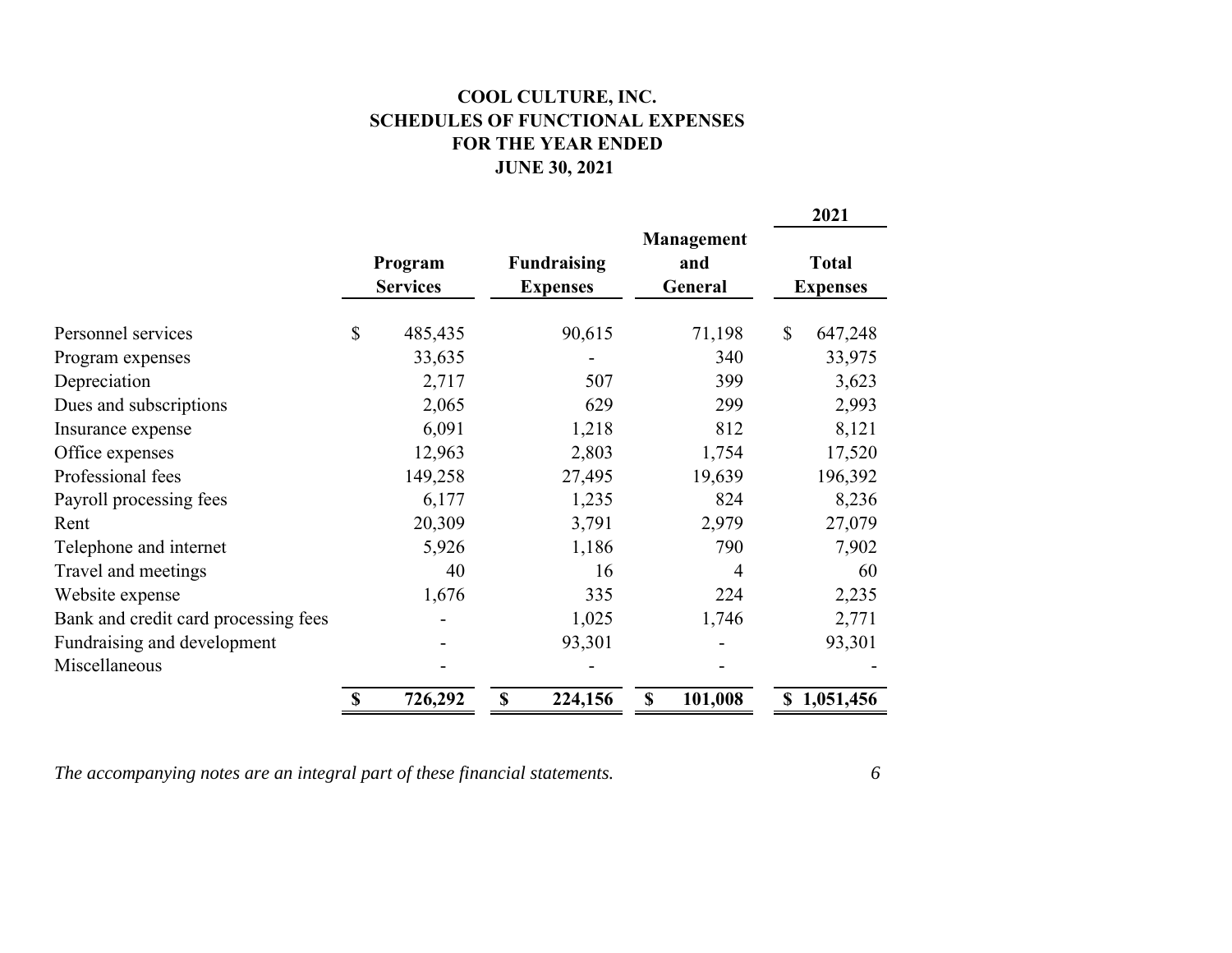# **COOL CULTURE, INC. SCHEDULES OF FUNCTIONAL EXPENSES FOR THE YEAR ENDEDJUNE 30, 2020**

|                                      |                            |         |                                       |                                     |                                 | 2020      |
|--------------------------------------|----------------------------|---------|---------------------------------------|-------------------------------------|---------------------------------|-----------|
|                                      | Program<br><b>Services</b> |         | <b>Fundraising</b><br><b>Expenses</b> | <b>Management</b><br>and<br>General | <b>Total</b><br><b>Expenses</b> |           |
| Personnel services                   | $\mathcal{S}$              | 562,734 | 105,044                               | 82,535                              | $\boldsymbol{\mathsf{S}}$       | 750,313   |
| Program expenses                     |                            | 68,956  |                                       | 697                                 |                                 | 69,653    |
| Depreciation                         |                            | 3,665   | 684                                   | 538                                 |                                 | 4,887     |
| Dues and subscriptions               |                            | 1,898   | 578                                   | 275                                 |                                 | 2,751     |
| Insurance expense                    |                            | 5,733   | 1,147                                 | 764                                 |                                 | 7,644     |
| Office expenses                      |                            | 14,748  | 3,189                                 | 1,993                               |                                 | 19,930    |
| Professional fees                    |                            | 58,669  | 10,807                                | 7,720                               |                                 | 77,196    |
| Payroll processing fees              |                            | 7,177   | 1,435                                 | 957                                 |                                 | 9,569     |
| Rent                                 |                            | 63,522  | 11,857                                | 9,317                               |                                 | 84,696    |
| Telephone and internet               |                            | 6,279   | 1,256                                 | 837                                 |                                 | 8,372     |
| Travel and meetings                  |                            | 582     | 224                                   | 51                                  |                                 | 857       |
| Website expense                      |                            | 599     | 120                                   | 80                                  |                                 | 799       |
| Bank and credit card processing fees |                            |         | 586                                   | 999                                 |                                 | 1,585     |
| Fundraising and development          |                            |         | 73,284                                |                                     |                                 | 73,284    |
| Miscellaneous                        |                            |         |                                       |                                     |                                 |           |
|                                      | \$                         | 794,562 | \$210,211                             | \$<br>106,763                       | $\mathbb S$                     | 1,111,536 |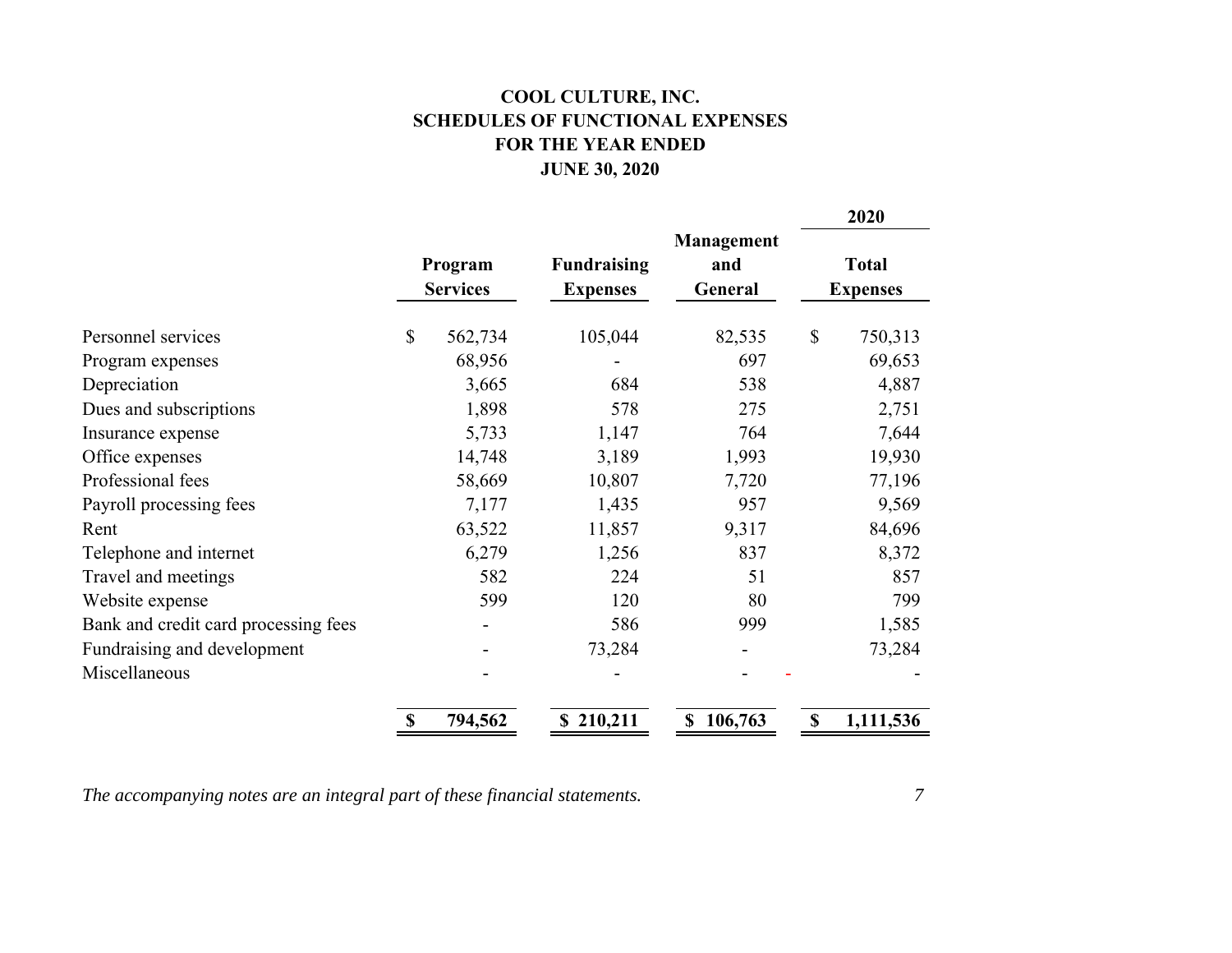# *NOTE 1 - THE ORGANIZATION*

Cool Culture, Inc. (the "Organization") was incorporated in 2002 as a nonprofit corporation under the laws of the State of New York. The Organization is exempt from the payment of federal income taxes under Section 501(c) (3) of the Internal Revenue Code. The Organization was incorporated as a voluntary not-for-profit organization for the purpose of facilitating low-income families' access to and participation in the cultural life of New York City, in order to provide enrichment and education for children.

## *NOTE 2 - SUMMARY OF SIGNIFICANT ACCOUNTING POLICIES*

## *Basis of Presentation*

The financial statements have been prepared on the accrual basis in accordance with accounting principles generally accepted in the United States of America (U.S. GAAP).The accounting policies of the Institute have been designed to conform to U.S. GAAP as applicable to not-forprofit organizations.

Net assets and revenues, expenses, gains, and losses are classified based on the existence or absence of donor-imposed restrictions. Accordingly, the net assets of the Organization and changes therein are classified as follows:

Net assets without donor restrictions: Net assets that are not subject to donor-imposed restrictions and may be expended for any purpose in performing the primary objectives of the Institute. The Institute's board may designate assets without restrictions for specific operational purposes from time to time.

Net assets with donor restrictions: Net assets subject to stipulations imposed by donors, and grantors. Some donor restrictions are temporary in nature; those restrictions will be met by actions of the Non-Profit Organization or by the passage of time. This also includes net assets subject to donor-imposed stipulations that must be maintained permanently by the Institute. Generally, the donors of these assets permit Institute to use all, or part of the income earned on related investments for general or specific purposes.

## *Use of Estimates*

The preparation of financial statements in conformity with accounting principles generally accepted in the United States of America requires management to make estimates and assumptions that affect certain reported amounts and disclosures. Accordingly, actual results could differ from those estimates.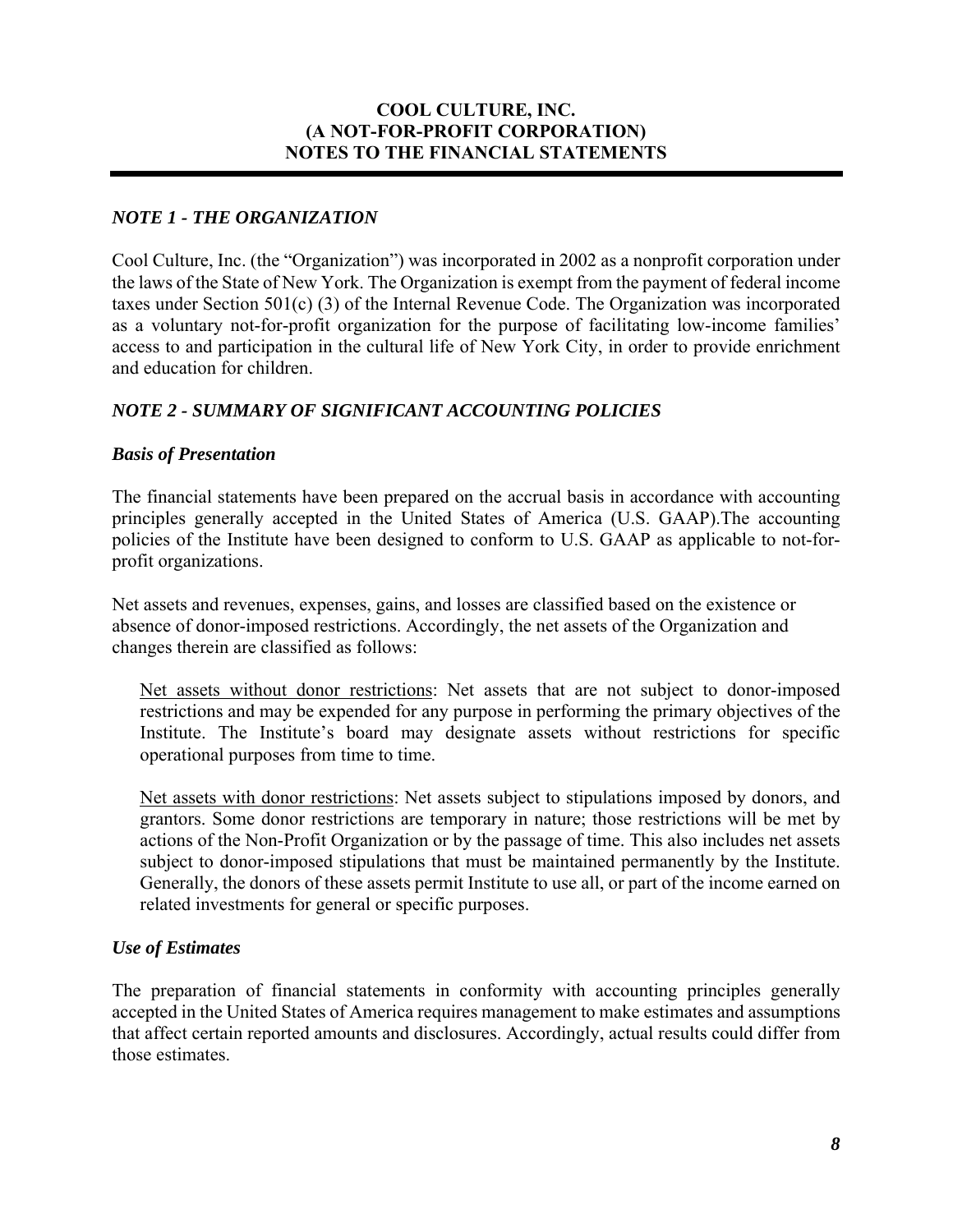## *NOTE 2 - SUMMARY OF SIGNIFICANT ACCOUNTING POLICIES, CONTINUED*

#### *Cash and Cash Equivalents*

The Organization considers all highly liquid investments and investment instruments with a maturity of three months or less at the time of purchase to be cash equivalents. Cash and cash equivalents include demand deposits and temporary investments with high credit financial institution that are readily convertible to cash.

The Organization had no cash equivalents at June 30, 2021 and 2020.

#### *Fair value of Financial Instruments*

The fair value of financial instruments classified as current assets or liabilities approximate their carrying value due to the short-term maturity of the instruments.

#### *Income Taxes*

The Organization is a tax-exempt organization under Section 501 (c) (3) of the Internal Revenue Code. Therefore, there is no provision for income taxes.

The Organization has no unrecognized tax benefits at June 30, 2021. The Organization's Federal and State tax returns prior to fiscal year 2018 are closed, and management continually evaluates expiring statutes of limitations, audits, proposed settlements, changes in tax law and new authoritative rulings.

#### *Fixed Assets*

Fixed assets are stated at cost. Depreciation is computed using the straight-line method over the following estimated useful lives:

|                         | <i>Estimated</i> |
|-------------------------|------------------|
| Description             | useful life      |
| Computers and equipment | 3 years          |

Repairs and maintenance charges are expensed as incurred.

#### *Concentrations of Credit Risks*

Financial instruments that potentially subject the Organization to concentrations of credit risk consist principally of cash and receivables.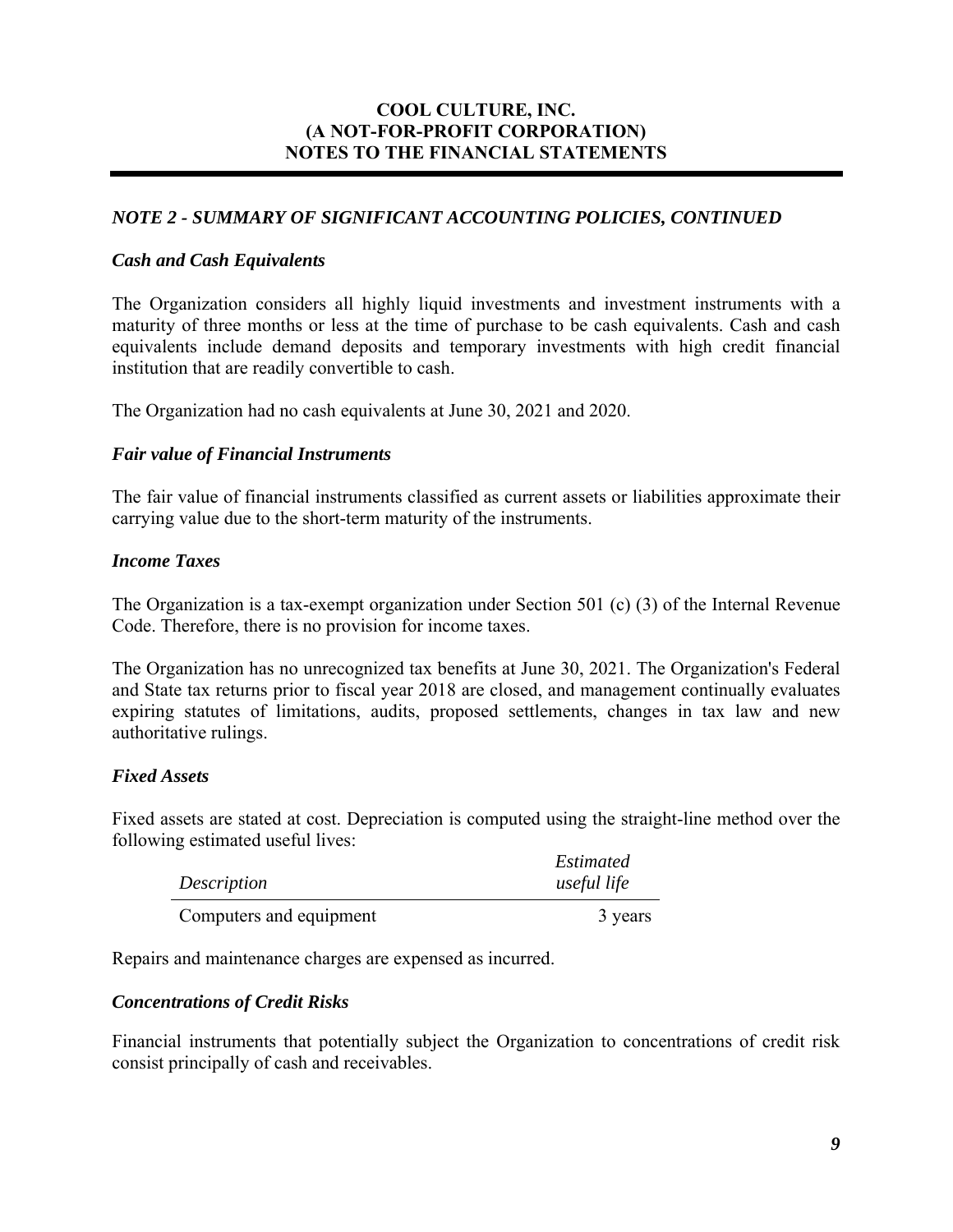### *NOTE 2 - SUMMARY OF SIGNIFICANT ACCOUNTING POLICIES, CONTINUED*

#### *Concentrations of Credit Risks (Continued)*

*Cash:* The Organization maintains its cash balances in various domestic institutions. The funds held by banks are insured by the Federal Deposit Insurance Corporation (FDIC). At times, such deposits may be in excess of the insurance limits. The Organization has not experienced any losses on such accounts and management believes the Organization is not exposed to any significant credit risk on cash held in financial institutions.

*Receivables:* Concentrations of credit risk with respect to receivables are generally diversified due to a large number of entities and individuals composing the Organization's program and donor base and generally short collection periods.

#### *Reclassifications*

Certain prior year amounts have been reclassified to conform to the current year's financial statement presentation.

#### *Recently Issued Accounting Pronouncements*

The Organization does not believe that any recently issued, but not yet effective accounting pronouncements, if adopted, would have a significant effect to the accompanying financial statements.

#### *Functional Allocation of Expenses*

The costs of providing the various programs and other activities of the Organization have been summarized on a functional basis in the statement of activities and changes in net assets, which included all expenses incurred for the year. Accordingly, certain costs have been allocated among the programs. Such allocations are determined by management in accordance with grant provisions and/or other equitable bases.

The expenses that are allocated include the following:

| xpense                   | Method of Allocation        |
|--------------------------|-----------------------------|
|                          |                             |
| Personnel services       | Time and Effort             |
| Program expenses         | Time and Effort             |
| Occupancy                | <b>Square Footage</b>       |
| Professional services    | <b>Full Time Equivalent</b> |
| Printing                 | Full Time Equivalent        |
| Information technologies | <b>Full Time Equivalent</b> |
| Travel                   | Time and Effort             |
| Other                    | Time and Effort             |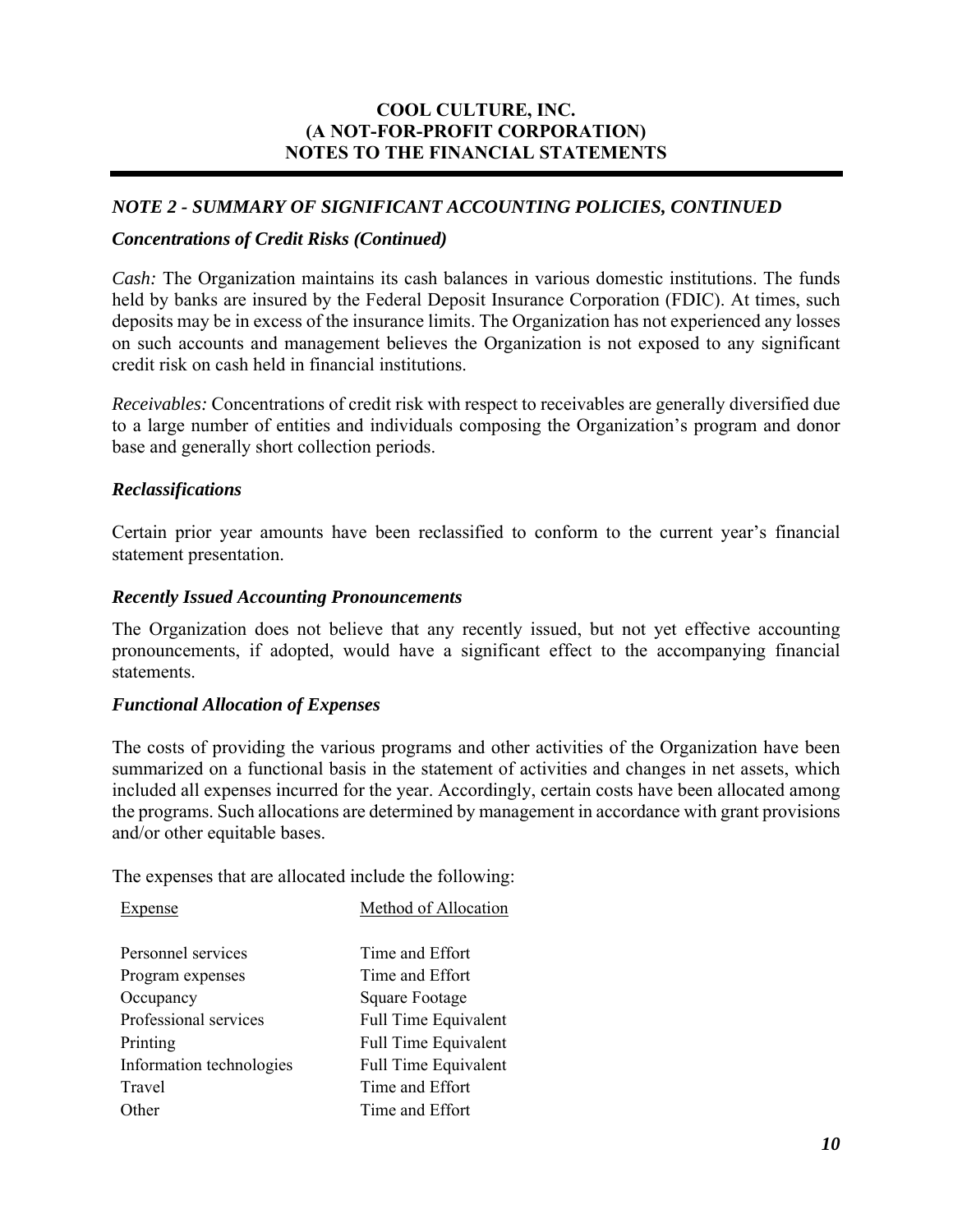## *NOTE 2 - SUMMARY OF SIGNIFICANT ACCOUNTING POLICIES, CONTINUED*

### *Measure of Operations*

The statements of activities reports all changes in net assets, including changes in net assets from operating and non-operating activities. Operating activities consist of those items attributable to the Organization's ongoing activities. Non-operating activities are limited to resources that generate return from investments, endowment contributions, financing costs, and other activities considered to be of a more unusual or nonrecurring nature.

### *Revenue Recognition – Contracts with Customers Accounted for in Accordance with ASC 606*

The Organization recognizes revenue when it satisfies a performance obligation by transferring a promised good to, or performing a service for, a customer. The amount of revenue recognized reflects the consideration the Organization expects to receive in exchange for satisfying distinct performance obligations. If a performance obligation does not meet the criteria to be considered distinct, the Organization combines it with other performance obligations until a distinct bundle of goods or services exists. Performance obligations are satisfied over time and the related revenue is recognized as services are rendered.

The Organization's management expects that the period between when the Organization transfers goods and services to their customers and when their customers pay for these goods and services will be one year or less. Therefore, the Organization elected the practical expedient to not adjust the promised amount of consideration in relation to the impact of a significant financing component. Invoices resulting from the Organization's contracts with customers are generally due within 30 days of the invoice date.

## *Revenue Recognition Accounted for in Accordance with ASC 605: Topic 958 Not for Profit Entities*

#### *Governments Grants and Contracts*

Revenue from government contracts is recognized when qualified expenditures are incurred and conditions under the grant agreements are met. Contract payments in excess of qualified expenses are accounted for as contract advances.

#### *Fundraising Events*

The Institute holds fund-raising events and reports the revenues generated, net of any direct operating costs, as revenue, gains, and other support in the accompanying statements of activities. Fund-raising revenue is recognized at fair value on the earlier of the receipt of cash or an unconditional promise to give.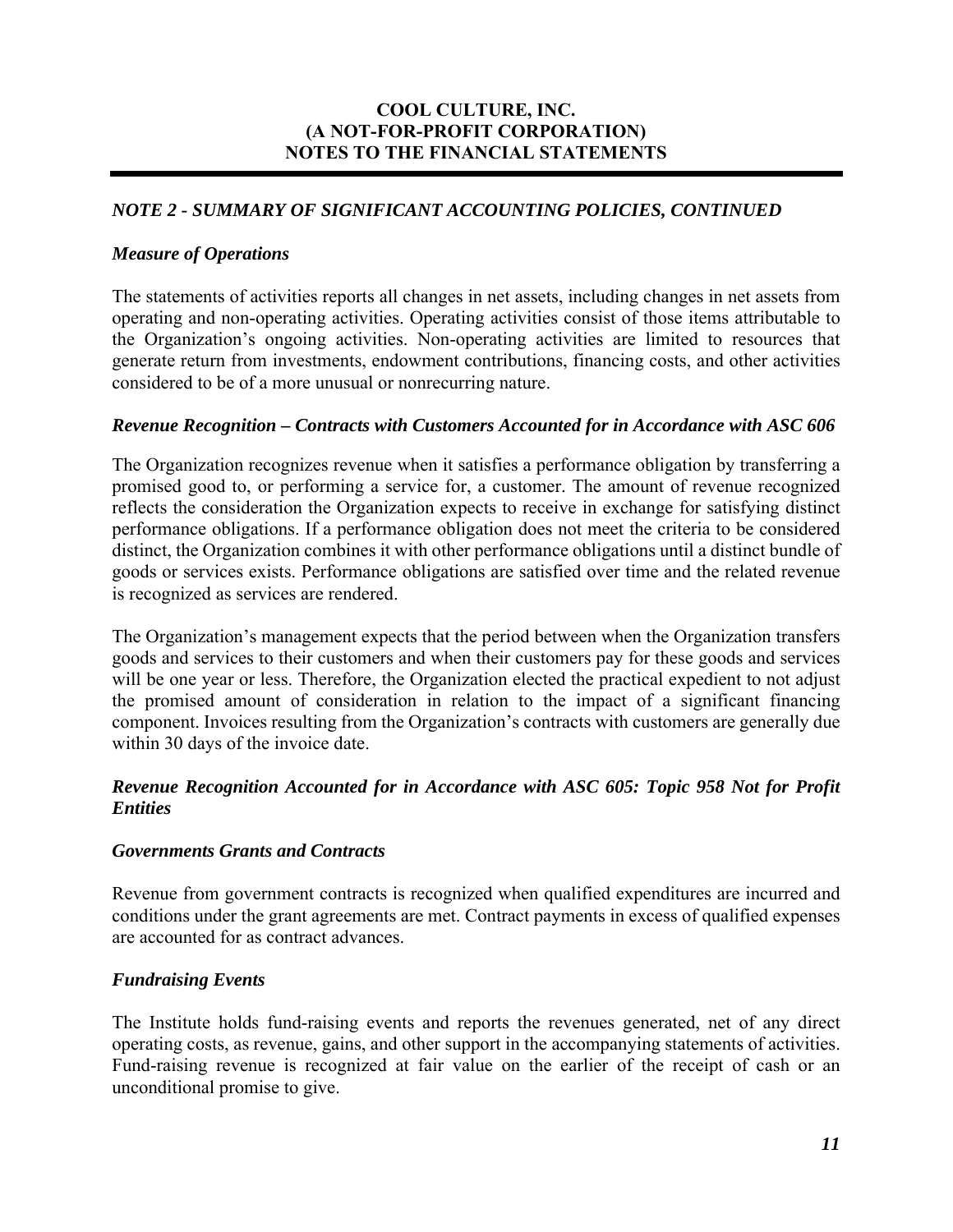### *NOTE 2 - SUMMARY OF SIGNIFICANT ACCOUNTING POLICIES, CONTINUED*

#### *Contribution Revenue*

The Institute receives support from individuals, foundations, corporations, and other nonprofit organizations in support of Institute's mission, contribution revenue is recognized at fair value on the earlier of the receipt of cash or an unconditional promise to give. From time to time, the Institute receives promises to give that have certain conditions such as meeting specific performance-related barriers or limiting Institute's discretion on use of the funds. Other contributions may have recoverable features to the promise to give. Such conditional promises to give are recognized when the conditions are substantially met.

#### *In-Kind Contributions*

Donated property, services, and other noncash donations are recorded as contributions at their estimated fair value at the date of the donation. The estimated fair values of the In-Kind contributions are recorded as revenue and expenses at fair-market value in the period in which each contribution was made.

#### *Refundable Donor Advances*

A transfer of assets (i.e., cash received) that is related to a conditional contribution is accounted for as a refundable donor advance in accounts payable and accrued expenses in the accompanying statement of financial position until the conditions have been substantially met or explicitly waived by the donor. As a result of the prospective application of ASU 2018-08, Not-For-Profit Entities (Topic 958): Clarifying the Scope of and the Accounting Guidance for Contributions Received and Contributions Made, certain government grants and contracts balances were reclassified from deferred revenue to refundable donor advances as of the effective date of the new standard (January 1, 2019). Other changes in refundable donor advances result from timing differences between payments received from donors and the satisfactions of the conditions within the contracts and grant agreements.

#### *New Accounting Pronouncements*

In February 2016, the FASB issued ASU No. 2016-02, Leases (Topic 842) (ASU 2016-02). The amendments in ASU 2016-02 created FASB ASC Topic 842, Leases, and supersede the requirements in ASC Topic 840, Leases, ASU 2016-02. ASU 2016-02 requires the recognition of lease assets and lease liabilities by lessees for those leases classified as operating leases under ASC topic 840. Under the guidance of ASU 2016-02, a lessee should recognize in the balance sheet a liability to make lease payments (lease liability) and a right-of-use asset representing its right to use the underlying asset for the lease term. The accounting applied by a lessor under ASU 2016- 02 is largely unchanged from that applied under ASC Topic 840. On April 8, 2020, the FASB voted to defer the effective date of ASU 2016-02 by one additional year. The ASU is now effective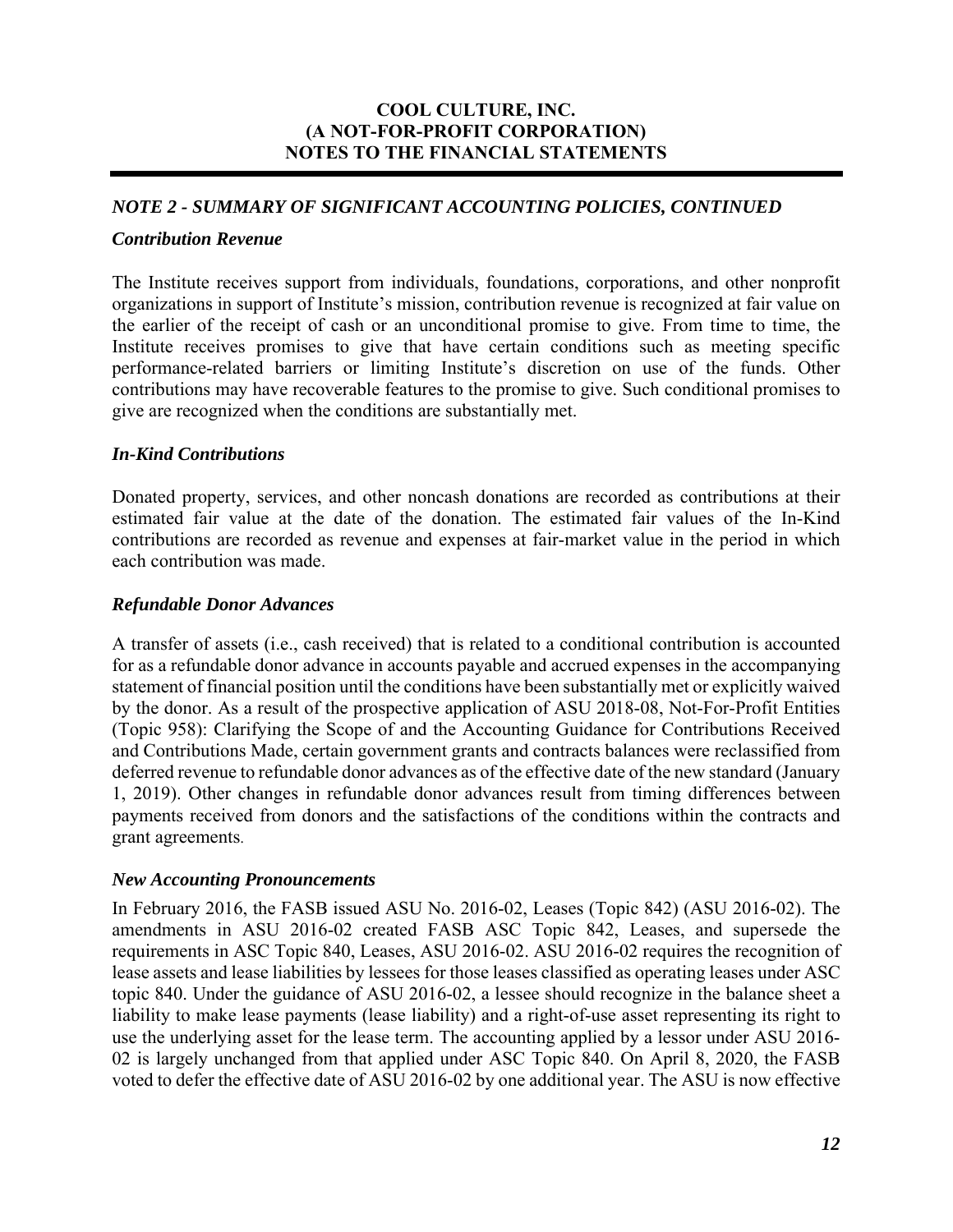## *NOTE 2 - SUMMARY OF SIGNIFICANT ACCOUNTING POLICIES, CONTINUED*

#### *New Accounting Pronouncements (continued)*

for the Organization's fiscal year ended December 31, 2022. The Organization has not yet determined the impact of the new standard on its financial statements.

In September 2020, the FASB issued ASU No. 2020-07, Not-for-Profit Entities (Topic 958); Presentation and Disclosures by Not-for-Profit Entities for Contributed Nonfinancial Assets, to improve transparency in the reporting of contributed nonfinancial asset also known as gifts-inkind, for not-for-profit organizations through enhancements to presentation and disclosure. ASU No. 2020-07 was issued to address certain stakeholders' concerns about the lack of transparency about the measurement of contributed nonfinancial assets recognized by not-for-profits, as well as the amount of those contributions used in an entity's programs and other activities. The standard is effective for annual reporting periods beginning after June 15, 2021 and should be applied on a retrospective basis. The Organization is evaluating the effect that ASU No. 2020-07 will have on its financial statements and related disclosures.

#### *Recently Adopted Accounting Pronouncements*

In August 2018, the FASB issued ASU No. 2018-13, Fair Value Measurement (Topic 820): Disclosure Framework – Changes to the Disclosure Requirements for Fair Value Measurement. This ASU of its disclosure framework project. This standard is effective for all entities for financial statements issued for fiscal years beginning after December 15, 2019. The adoption of this guidance did not have a material impact on the Institute's financial statements.

In May 2014, the FASB issued ASU 2014-09, Revenue from Contracts with Customers (Topic 606). This guidance requires an entity to recognize revenue to depict the transfer of promised goods or services to customers in an amount that reflects the consideration to which entities expect to be entitled in exchange for those goods or services. The update also requires additional disclosure to enable readers of the financial statements to understand the nature, amount, timing, and uncertainty of revenue and cash flows arising from contracts with customers and that is why the Organization has adopted this retrospective method. Additionally, the Organization applied the practical expedient (i) to account for revenues with similar characteristics as a collective group rather than individually, (ii) to not adjust the transaction price for the effects of significant financing components (if any), and (iii) to not disclose the transactions price allocated to unsatisfied or partially unsatisfied performance contracts with an expected duration of less than one year. The effect of the Organization's adoption of ASC 606 is outlined below.

In June 2018, the FASB issued ASU 2018-08, Not-For-Profit Entities (Topic 958): Clarifying the Scope and the Accounting Guidance for Contributions Received and Contributions Made. The standard clarified and improved current guidance by providing criteria for determining whether a nonprofit is receiving commensurate value in return for the resources transferred. The outcome of the analysis determines whether the contract or grant constitutes either a contribution or an exchange transaction (i.e., ASC 606). The guidance also provides a more robust framework for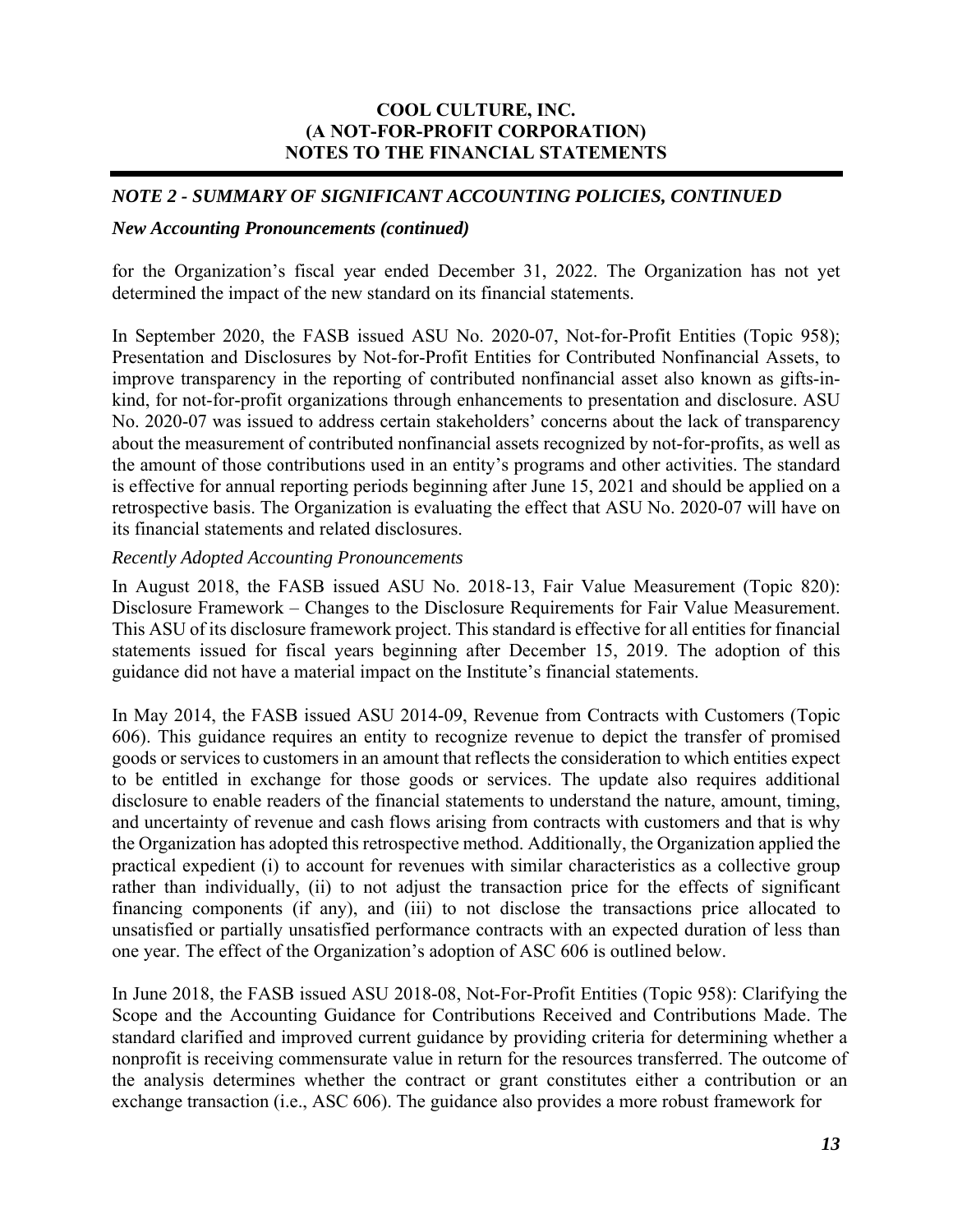## *NOTE 2 - SUMMARY OF SIGNIFICANT ACCOUNTING POLICIES, CONTINUED*

#### *New Accounting Pronouncements (continued)*

determine whether a contribution is conditional or unconditional, and for distinguishing a donorimposed restriction. The Organization adopted this update on a modified prospective basis and the effects of the adoption are outlined below.

The effect of ASC 606 and ASU 2018-08 on the Organization's financial statements were examined in conjunction with one another. Prior to the clarification provided in ASU 2018-08, transactions with customers that benefited the general public were considered to be exchange transactions. Under the clarified guidance, such transactions constitute contributions. The Organization reassessed the nature of its revenue-producing arrangements to ensure alignment with the definition of a contract under ASC 606 and an exchange transaction under ASU 2018-08. As a result, certain arrangements that have been classified as exchange transactions in previous years were concluded to be contributions under ASU 2018-08. The following changes in accounting policies occurred, during the year ended December 31, 2019, as a result of the implementation of the ASC 606 and ASU 2018-08.

The Organization's revenue from government grants and contracts was previously accounted for as exchange transactions since the arrangement with the customer benefited the general public and revenue was recognized as expenses were incurred. Under ASU 2018-08, the Organization's revenue from government contracts is considered contributions because the customer does not receive commensurate value for the consideration received by the Organization; rather, the purpose of these arrangements is for the benefit of the general public. Therefore, the Organization's management concluded that the agreements are conditional due to rights of return/release and barriers to the entitlement to funds. It was agreed that revenue is recognized when the condition is satisfied. Since the nature of conditions is either based on incurring qualifying expenses or satisfying a milestone or other deliverable, the pattern of approach is that there was no material change in the revenue recognition for government grants and contracts. Under ASU 2018-08, refundable advances recorded related to government grants and contracts. In accordance with the prospective transition approach in ASU 2018-08, the deferred revenue balances were reclassified to refundable advances on January 1, 2019.

Contribution revenue and trusts and bequests were accounted for under ASC Topic 958-605, Notfor-Profit entities, Revenue Recognition, before the implementation of the new standards. With the clarifications, outlined in ASU 2018-08, the Organization's management reviewed existing agreements as of the effective date, as well as new agreements for 2019, and concluded that there are no material changes in revenue related to contributions, trusts, and bequests.

In addition, the Organization elected the net asset release policy option for contributions with donor restrictions that were initially conditional contributions. As part of this election, the Organization reports contributions restricted by donors (that were conditional in nature) as increases in net assets without donor restrictions if the conditions are met and the restrictions expire in the reporting period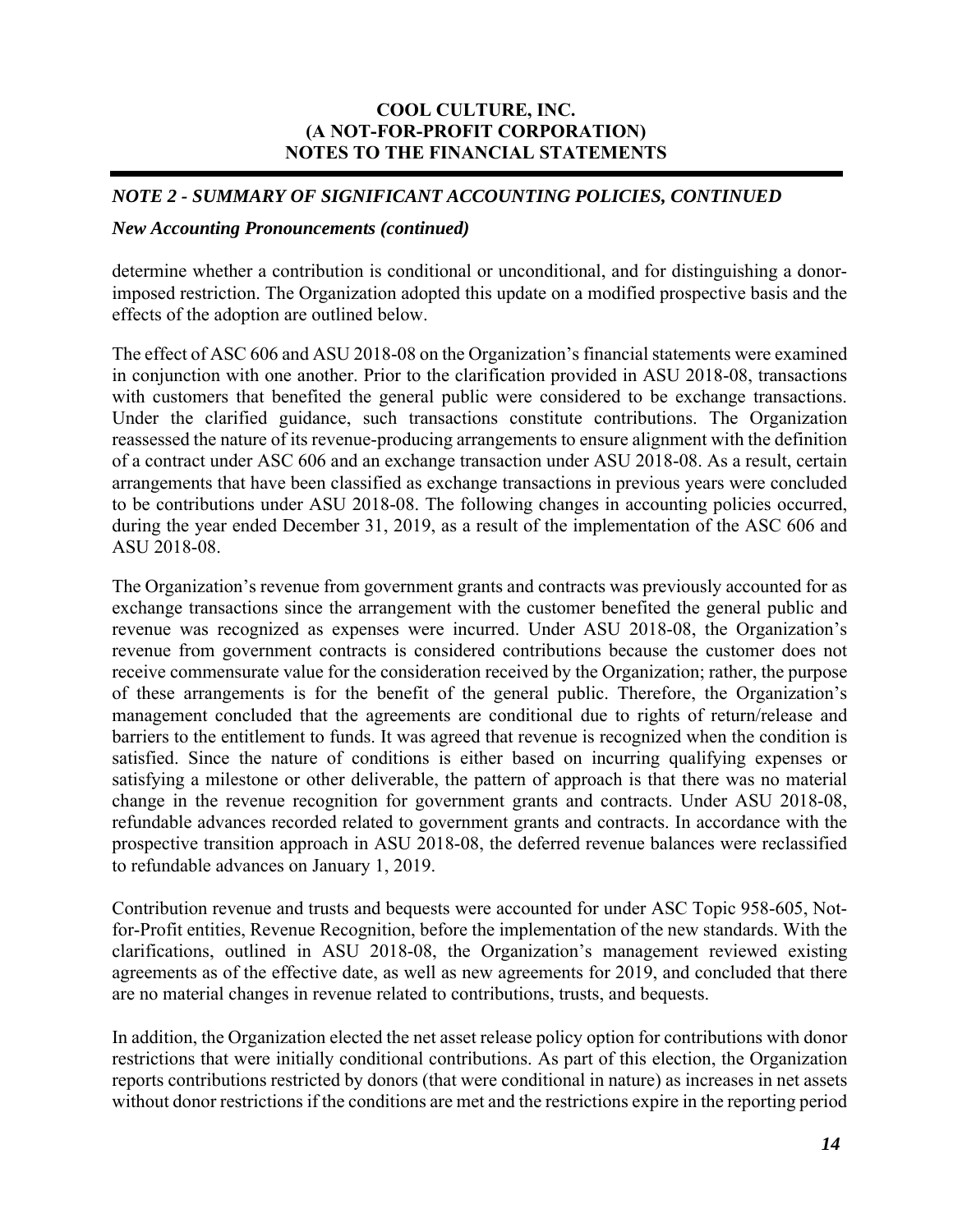# *NOTE 2 - SUMMARY OF SIGNIFICANT ACCOUNTING POLICIES, CONTINUED*

#### *New Accounting Pronouncements (continued)*

in which the revenue is recognized. The Organization has not changed its policy for unconditional contributions; the Organization reports contributions restricted by donors (that were unconditional in nature) as increases in net assets with donor restrictions. When the donor restriction expires on an unconditional contribution, the release is reported as net assets released from donor restrictions in the consolidated statement of activities.

### *Investments*

Investments held in equity securities with readily determinable fair values and all investments in debt securities are measured at fair value in the statements of financial position.

Unrealized gains or losses are included in the changes in net assets. Investment income is reported net of brokerage fees and commissions. Investment transactions are recorded on a trade date basis.

Investment securities are exposed to various risks, such as interest rate, market, and credit risks. Major U. S. and foreign equity and fixed income indices have experienced volatility and, in some cases, significant declines. Management is monitoring investment market conditions and the impact such declines are having on the Organization's investment portfolio. Due to the level of risk associated with certain investment securities, it is at least reasonably possible that changes in the values of investment securities will occur in the near term and those changes could materially affect the amounts reported in the statements of financial position and activities.

## *Fair Value of Financial Instruments*

The fair value of financial instruments classified as current assets or liabilities approximate their carrying value due to the short-term maturity of the instruments.

Fair value represents the price that would be received upon the sale of an asset or paid upon the transfer of a liability in an orderly transaction between market participants as of the measurement date. Valuation techniques that are consistent with the market, income, or cost approach are used to measure fair value.

The fair value hierarchy prioritizes the inputs to valuation techniques used to measure fair value into three broad levels as follows:

 Level 1 inputs are quoted prices (unadjusted) in active markets for identical assets or liabilities that the Organization has the ability to access as of the measurement date.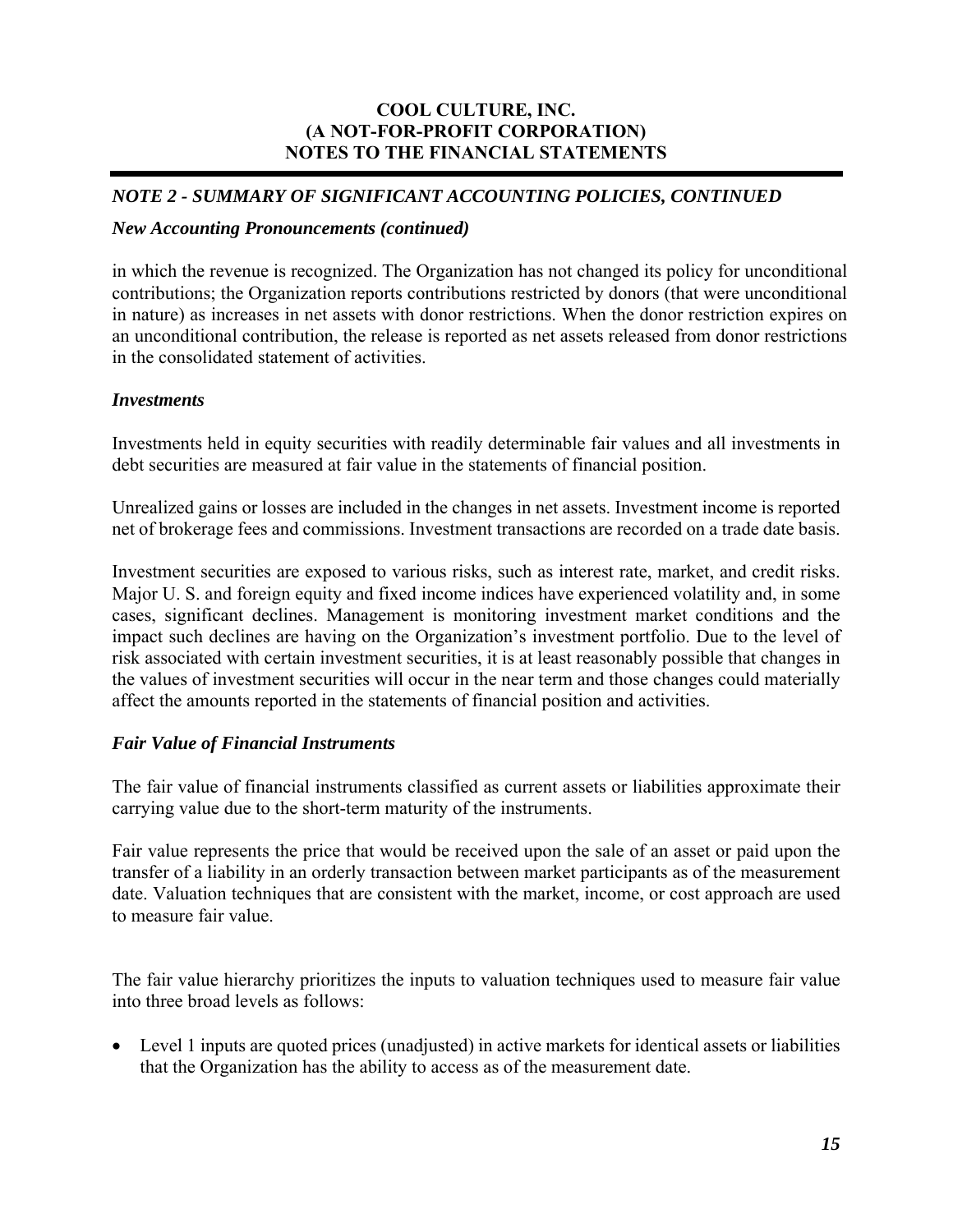## *NOTE 2 - SUMMARY OF SIGNIFICANT ACCOUNTING POLICIES, CONTINUED*

### *Fair Value of Financial Instruments, Continued*

- Level 2 inputs are inputs (other than quoted prices included within Level 1) that are observable for the asset or liability, either directly or indirectly.
- Level 3 inputs are unobservable inputs for the asset or liability and rely on management's own assumptions about the assumptions that market participants would use in pricing the asset or liability.

### *Subsequent Events Evaluation by Management*

Management has evaluated subsequent events for disclosure and/or recognition in the financial statements through the date that the financial statements were available to be issued, namely April 8, 2022.

## *NOTE 3 - INVESTMENTS*

The following tables set forth the investment assets at fair value within the fair value hierarchy at June 30, 2021 and 2020:

|                                                                                 |             | 2021                      |         |                         |                           |              |               |
|---------------------------------------------------------------------------------|-------------|---------------------------|---------|-------------------------|---------------------------|--------------|---------------|
|                                                                                 | Level 1     |                           | Level 2 | Level 3                 |                           |              | <b>Total</b>  |
| Corporate stocks                                                                | \$<br>8,832 | $\mathbb{S}$              |         | $\mathcal{S}$<br>$\sim$ | $\blacksquare$            | $\mathbb{S}$ | 8,832         |
| <b>Total investments</b>                                                        | \$<br>8,832 | $\boldsymbol{\mathsf{S}}$ |         | $\mathbf s$             |                           | \$           | 8,832         |
|                                                                                 |             | 2020                      |         |                         |                           |              |               |
|                                                                                 | Level 1     |                           | Level 2 | Level 3                 |                           |              | <b>Total</b>  |
| Corporate stocks                                                                | \$<br>2,879 | $\mathbb{S}$              |         | $\mathcal{S}$           | $\overline{\phantom{0}}$  | $\mathbb{S}$ | 2,879         |
| <b>Total investments</b>                                                        | \$<br>2,879 | \$                        |         | S                       |                           | \$           | 2,879         |
| Investment income consists of:                                                  |             |                           |         | 2021                    |                           |              | 2020          |
|                                                                                 |             |                           |         |                         |                           |              |               |
| Interest and dividends<br>Realized and unrealized gain (loss) on<br>investments |             |                           | \$      | 16<br>5,937             | $\boldsymbol{\mathsf{S}}$ |              | 94<br>(1,158) |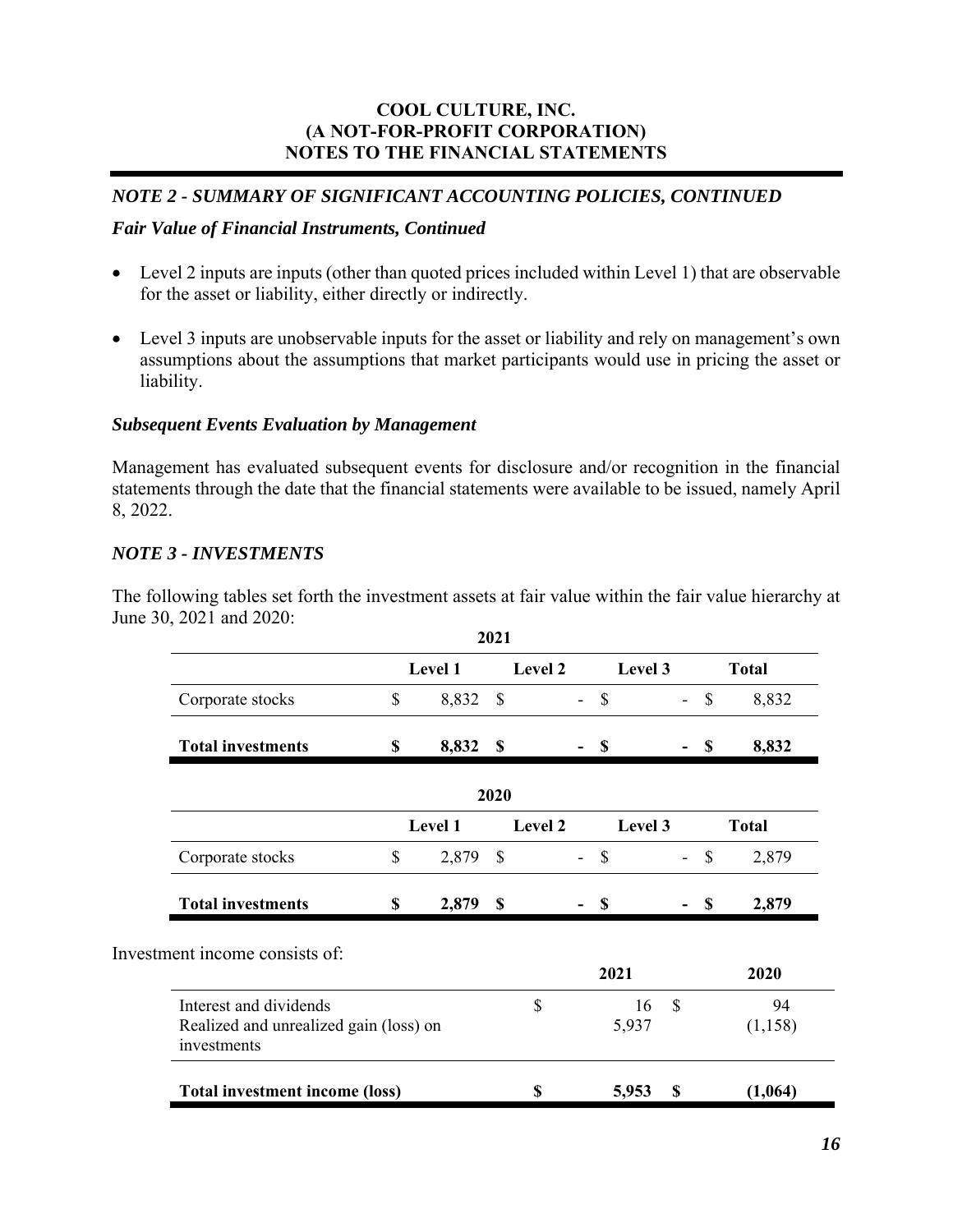## *NOTE 4 – RECEIVABLES*

The Organization's receivables are comprised of contributions receivable and grants receivable from government agencies and foundations.

Contributions receivable consists of pledges receivable or contributions due from third parties. The Organization continuously monitors outstanding contributions receivable for collectability.

Grants and contributions receivable as of June 30, 2021, and 2020 follow below:

|                                           |    | 2021    |    | 2020    |
|-------------------------------------------|----|---------|----|---------|
| Grants and contributions receivable:      |    |         |    |         |
| NYC City Council                          | \$ | 112,500 | -S |         |
| Bay and Paul Foundation                   |    | 530,000 |    |         |
| City of New York                          |    | 17,110  |    | 64,185  |
| National Endowment for the Arts           |    | 25,000  |    | 25,000  |
| Department of Cultural Affairs            |    | 55,500  |    | 36,300  |
| NY Community Trust                        |    |         |    | 18,948  |
| Contributions receivable                  |    | 15,990  |    | 21,569  |
| Total grants and contributions receivable | S  | 756,100 | -S | 166,002 |

## *NOTE 5 – LEASE AGREEMENTS*

In January 2014, the Organization moved into a new and larger office space within the same building, effective January 1, 2014 and expiring June 30, 2015, for a monthly rent of \$4,925 for twelve months with automatic monthly renewals at the end of twelve months. In February 2015, the Organization extended its current lease until June 30, 2018. In May 2018, the Organization extended its current lease until June 30, 2023. The Organization also has the option to renew the lease for an additional one year from July 1, 2023 to June 30, 2024.

Rent expense for the years ended June 30, 2021 and 2020 amounted to \$27,078 and \$84,696, respectively.

Under the above lease agreements, at June 30, 2021, the Organization's future commitments are as follows:

| Year ending June 30, |        |
|----------------------|--------|
| 2022                 | 72,525 |
| 2023                 | 74,701 |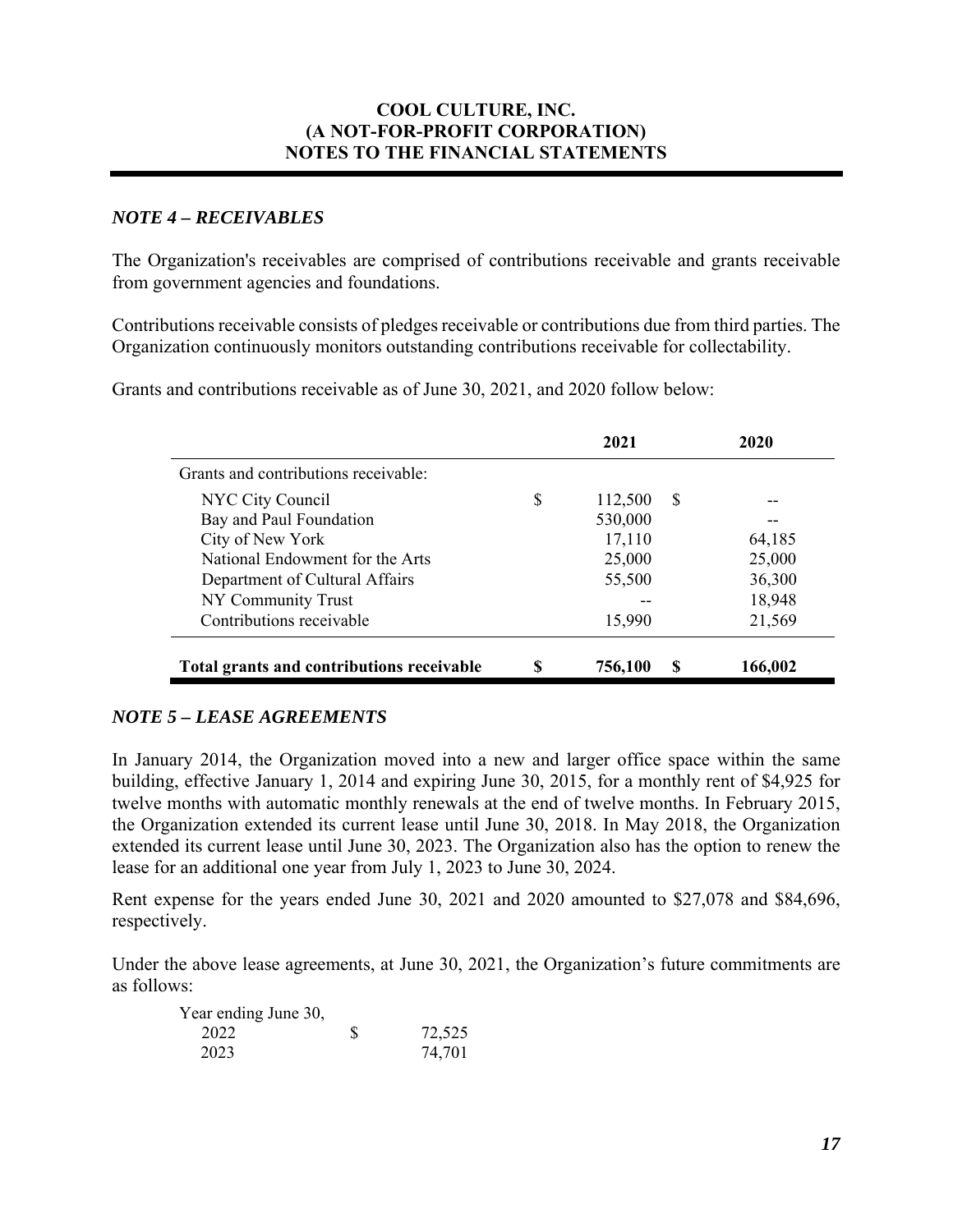## *NOTE 6 – DEFERRED LEASE*

The Organization leases administrative office under operating leases. The lease agreement generally includes rent escalation clauses. The Organization recognizes scheduled rent increases on a straight-line basis over the term of the respective leases.

The Company's deferred rent relates to the operating lease for the office, which is scheduled to expire in 2023 amounting to \$6,277 and \$6,216 for the years ended June 30, 2021 and 2020.

## *NOTE 7 - LIQUIDITY*

The Organization's financial assets available within one year of the balance sheet date for general expenditure are as follows:

|                                | 2021          | 2020      |  |
|--------------------------------|---------------|-----------|--|
|                                |               |           |  |
| Cash                           | 385,655<br>\$ | \$396,644 |  |
| Grants and accounts receivable | 756,100       | 166,002   |  |
| Prepaid expenses               | 2,861         | 680       |  |
|                                | 144.616       | \$563,326 |  |

The Organization manages its financial assets to be available as its operating expenditures, liability, and other obligations come due.

## *NOTE 8 - NET ASSETS WITH DONOR RESTRICTIONS*

|                                                                                                   | Net assets with donor restrictions are restricted for the following purposes as of June 30, 2021: |                  |  |  |  |  |   |         |
|---------------------------------------------------------------------------------------------------|---------------------------------------------------------------------------------------------------|------------------|--|--|--|--|---|---------|
|                                                                                                   | <b>Education and Training</b>                                                                     |                  |  |  |  |  |   |         |
|                                                                                                   |                                                                                                   | Program Services |  |  |  |  | S | 570,000 |
| Net assets with donor restrictions are restricted for the following purposes as of June 30, 2020: |                                                                                                   |                  |  |  |  |  |   |         |
|                                                                                                   | <b>Education and Training</b>                                                                     |                  |  |  |  |  |   |         |
|                                                                                                   |                                                                                                   | Program Services |  |  |  |  | S | 52,400  |